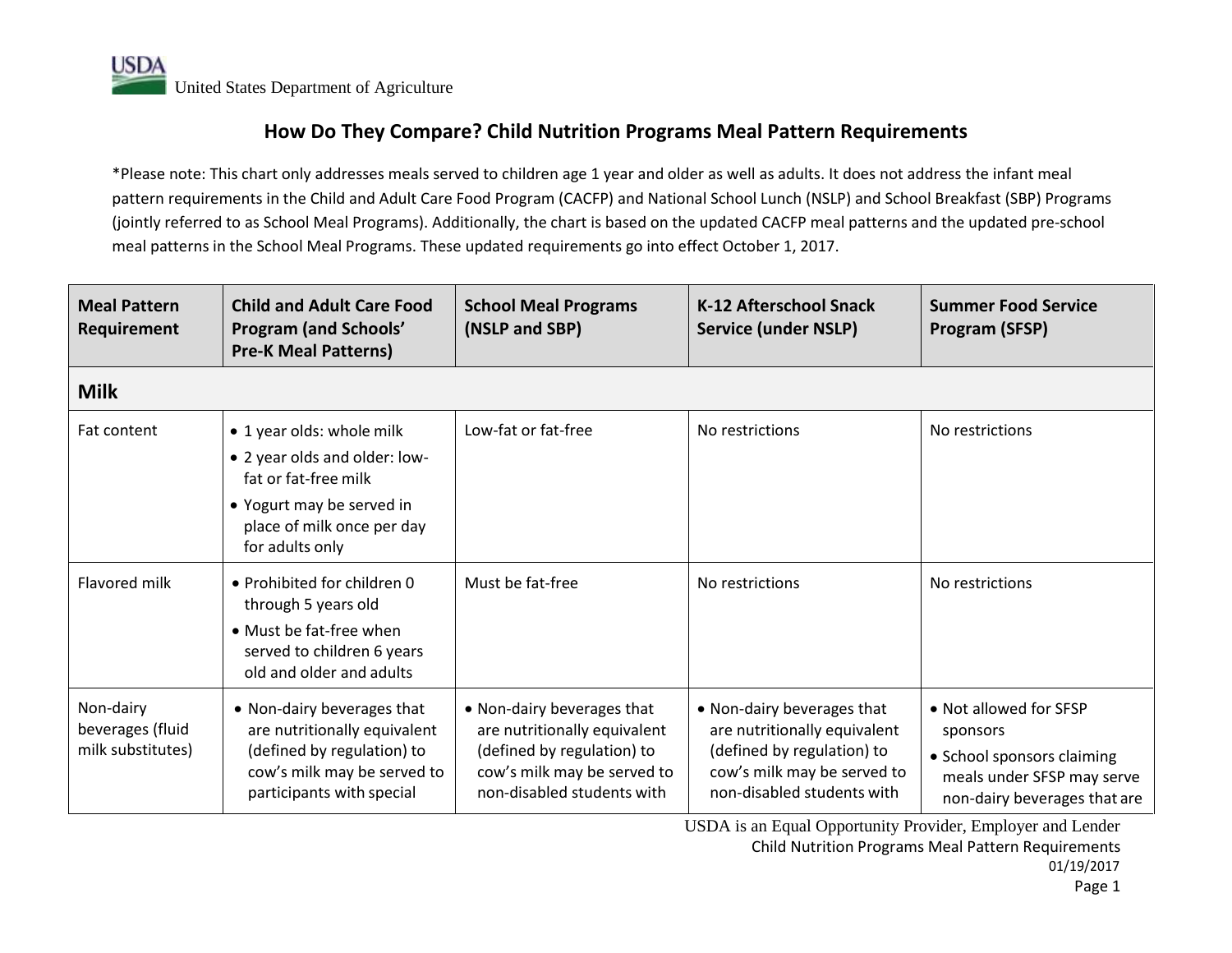

| <b>Meal Pattern</b><br>Requirement | <b>Child and Adult Care Food</b><br><b>Program (and Schools'</b><br><b>Pre-K Meal Patterns)</b>                                                                                                                                                                                                                                                                                  | <b>School Meal Programs</b><br>(NSLP and SBP)                                                                                                                                                                                                                                                                                                               | <b>K-12 Afterschool Snack</b><br><b>Service (under NSLP)</b>                                                                                                                                                    | <b>Summer Food Service</b><br><b>Program (SFSP)</b>                                                                                                                                                                                                                                                                                                                                       |
|------------------------------------|----------------------------------------------------------------------------------------------------------------------------------------------------------------------------------------------------------------------------------------------------------------------------------------------------------------------------------------------------------------------------------|-------------------------------------------------------------------------------------------------------------------------------------------------------------------------------------------------------------------------------------------------------------------------------------------------------------------------------------------------------------|-----------------------------------------------------------------------------------------------------------------------------------------------------------------------------------------------------------------|-------------------------------------------------------------------------------------------------------------------------------------------------------------------------------------------------------------------------------------------------------------------------------------------------------------------------------------------------------------------------------------------|
| Vegetables/Fruit                   | dietary needs; must be<br>requested in writing by a<br>parent/guardian, adult<br>participant, or a person on<br>behalf of the adult<br>participant<br>• Breastmilk may be served in<br>lieu of fluid milk; a written<br>request is not required<br>• Other beverages, including<br>water, may not be offered<br>in place of milk as part of<br>the reimbursable meal or<br>snack | medical or special dietary<br>needs; must be requested in<br>writing by a parent/guardian<br>· Other beverages, including<br>water, may not be offered in<br>place of milk as part of the<br>reimbursable meal                                                                                                                                              | medical or special dietary<br>needs; must be requested in<br>writing by a parent/guardian<br>• Other beverages, including<br>water, may not be offered in<br>place of milk as part of the<br>reimbursable snack | nutritionally equivalent<br>(defined by regulation) to<br>cow's milk may be served to<br>non-disabled students with<br>medical or special dietary<br>needs; must be requested in<br>writing by a parent/guardian<br>or licensed health care<br>professional<br>• Other beverages, including<br>water, may not be offered in<br>place of milk as part of the<br>reimbursable meal or snack |
| Components                         | • Vegetables and fruit are one<br>component at breakfast<br>• Vegetables and fruits are<br>two separate components at<br>lunch, supper, and snack                                                                                                                                                                                                                                | • Only the fruit component is<br>required at breakfast;<br>vegetables may be offered in<br>place of fruits as long as 2<br>cups/week of under<br>consumed vegetables (dark<br>green, red/orange, beans and<br>peas, or other vegetables) are<br>included on the weekly<br>breakfast menu<br>• Vegetables and fruits are two<br>separate components at lunch | Vegetables and fruit are one<br>component                                                                                                                                                                       | Vegetables and fruit are one<br>component at all meals and<br>snacks                                                                                                                                                                                                                                                                                                                      |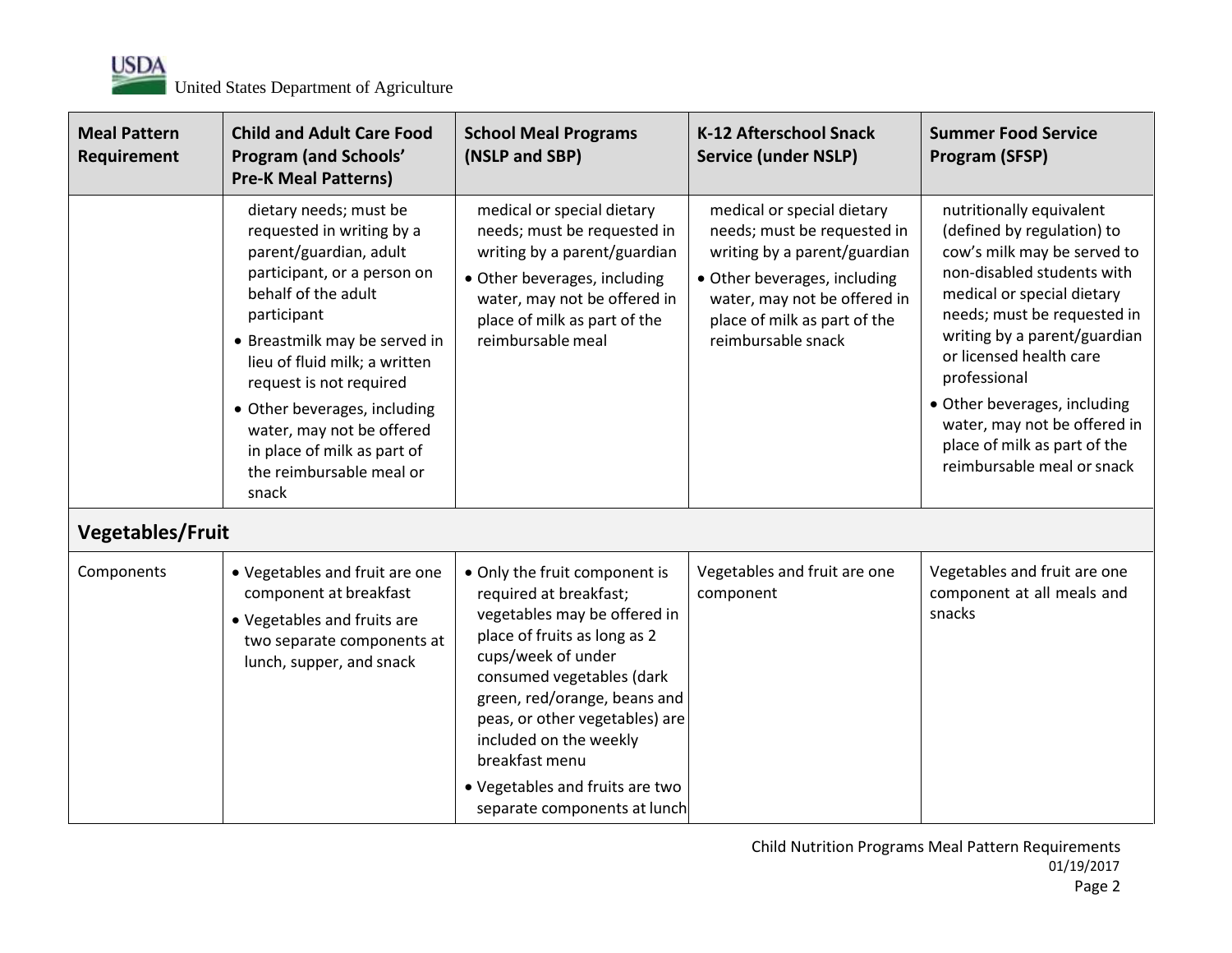

| <b>Meal Pattern</b><br>Requirement  | <b>Child and Adult Care Food</b><br><b>Program (and Schools'</b><br><b>Pre-K Meal Patterns)</b>                                                                                                                                  | <b>School Meal Programs</b><br>(NSLP and SBP)                                                                                                                                                                                      | <b>K-12 Afterschool Snack</b><br><b>Service (under NSLP)</b>                                                                                                                                                                                  | <b>Summer Food Service</b><br>Program (SFSP)                                                                                                                                                      |
|-------------------------------------|----------------------------------------------------------------------------------------------------------------------------------------------------------------------------------------------------------------------------------|------------------------------------------------------------------------------------------------------------------------------------------------------------------------------------------------------------------------------------|-----------------------------------------------------------------------------------------------------------------------------------------------------------------------------------------------------------------------------------------------|---------------------------------------------------------------------------------------------------------------------------------------------------------------------------------------------------|
| Vegetable<br>subgroups              | No requirement                                                                                                                                                                                                                   | Must offer specific serving<br>amount of each vegetable<br>subgroup (dark green<br>vegetables, red-orange<br>vegetables, beans and peas,<br>starchy vegetables, other<br>vegetables) over the course of<br>a week (NSLP only)      | No requirements                                                                                                                                                                                                                               | No requirements                                                                                                                                                                                   |
| Full-strength juice<br>(100% juice) | • May count towards the<br>entire vegetable or fruit<br>component no more than<br>once per day<br>• Juice may not be served at<br>snack when milk is served as<br>the only other component                                       | May count towards no more<br>than half of the vegetables or<br>fruits offered over the week                                                                                                                                        | • May count towards the<br>entire vegetable/fruit<br>component<br>• Juice may not be served at<br>snack when milk is served as<br>the only other component                                                                                    | • May count towards no more<br>than half of the<br>vegetable/fruit requirement<br>at lunch and supper<br>· Juice may not be served at<br>snack when milk is served as<br>the only other component |
| Crediting                           | • Dried fruit credit as twice<br>the amount served (1/4 cup<br>dried fruit = $\frac{1}{2}$ cup fruit)<br>• Raw leafy greens credit for<br>half the amount served (1<br>cup of raw leafy greens = $\frac{1}{2}$<br>cup vegetable) | • Dried fruit credit as twice<br>the amount offered (1/4 cup<br>dried fruit = $\frac{1}{2}$ cup fruit)<br>• Raw leafy greens credit for<br>half the amount offered (1<br>cup of raw leafy greens = $\frac{1}{2}$<br>cup vegetable) | All fruits and vegetables are<br>credited based on volume<br>served with the exception of<br>tomato paste and tomato<br>puree which credit based on<br>yields found in the Food<br><b>Buying Guide for Child</b><br><b>Nutrition Programs</b> | • $\frac{1}{4}$ cup dried fruit = $\frac{1}{4}$ cup<br>fruit<br>• $\frac{1}{2}$ cup raw leafy greens = $\frac{1}{2}$<br>cup vegetable                                                             |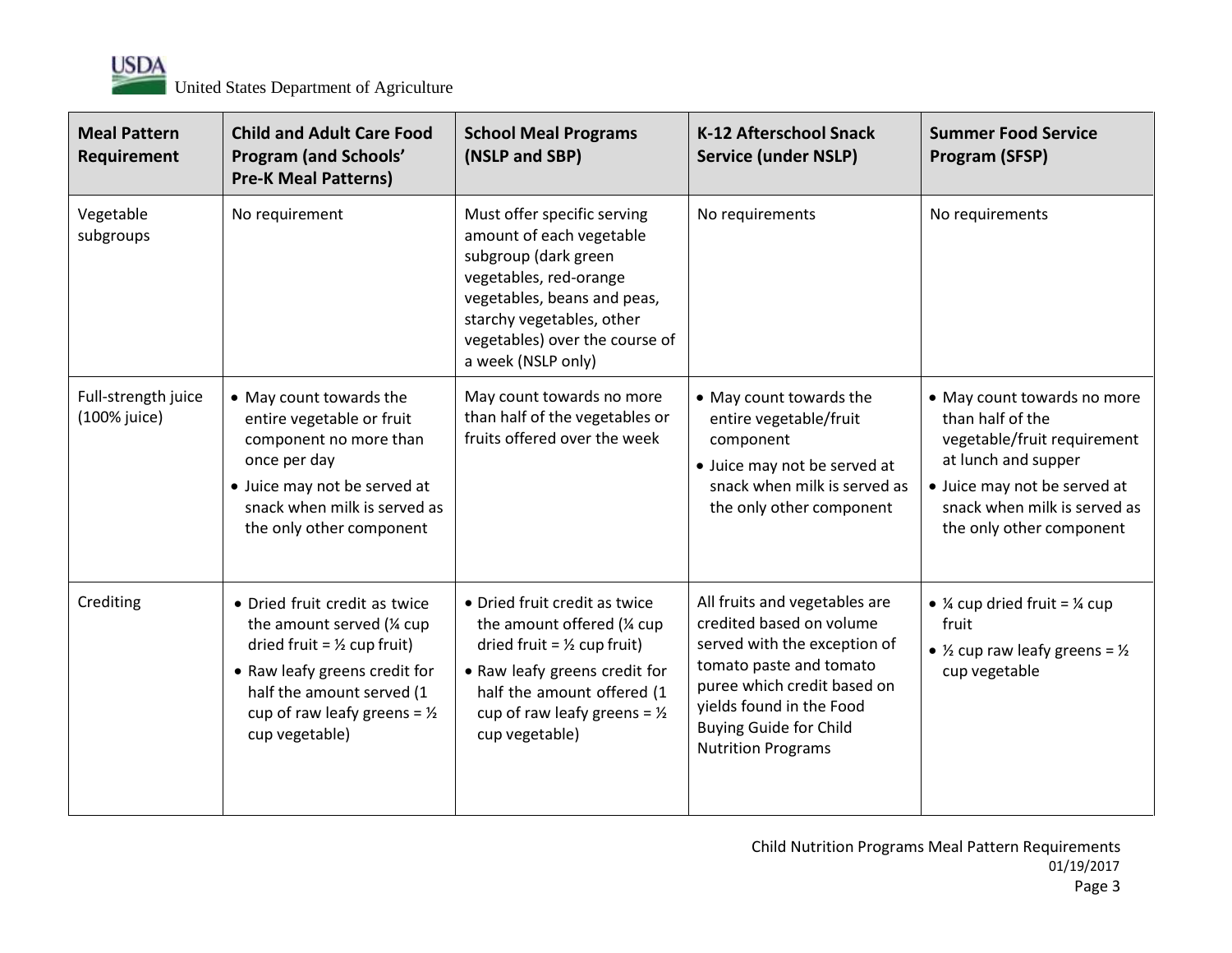

| <b>Meal Pattern</b><br>Requirement | <b>Child and Adult Care Food</b><br><b>Program (and Schools'</b><br><b>Pre-K Meal Patterns)</b> | <b>School Meal Programs</b><br>(NSLP and SBP)                                                                                                                              | <b>K-12 Afterschool Snack</b><br><b>Service (under NSLP)</b> | <b>Summer Food Service</b><br>Program (SFSP)  |
|------------------------------------|-------------------------------------------------------------------------------------------------|----------------------------------------------------------------------------------------------------------------------------------------------------------------------------|--------------------------------------------------------------|-----------------------------------------------|
| <b>Grains</b>                      |                                                                                                 |                                                                                                                                                                            |                                                              |                                               |
| Whole grain-rich                   | Must serve at least one whole<br>grain-rich food per day                                        | All grains offered must be<br>whole grain-rich (exemptions<br>allowed through school year<br>2016-2017)                                                                    | No whole grain-rich<br>requirement                           | No whole grain-rich<br>requirement            |
| Grain-based<br>desserts            | Grain-based desserts cannot<br>count toward the grain<br>requirement                            | • Up to 2 ounce equivalents of<br>grain-based desserts per<br>week may be offered as part<br>of the grains component at<br>lunch<br>• No restrictions at breakfast         | No restrictions                                              | Allowed only at snacks and<br>breakfast meals |
| <b>Breakfast cereals</b>           | Must contain no more than 6<br>grams of sugar per dry ounce                                     | No sugar limit $-$ the cap is<br>generated by the dietary<br>specifications for the weekly<br>menu                                                                         | No sugar limit                                               | No sugar limit                                |
| Crediting                          | Based on ounce equivalents<br>(starting October 1, 2019)                                        | • Based on ounce equivalents<br>• Non-creditable grains (e.g.<br>bran, germ, etc.) are limited<br>to no more than 2% or less<br>than 0.25 ounce equivalents<br>per portion | Based on ounce equivalents                                   | Based on serving sizes                        |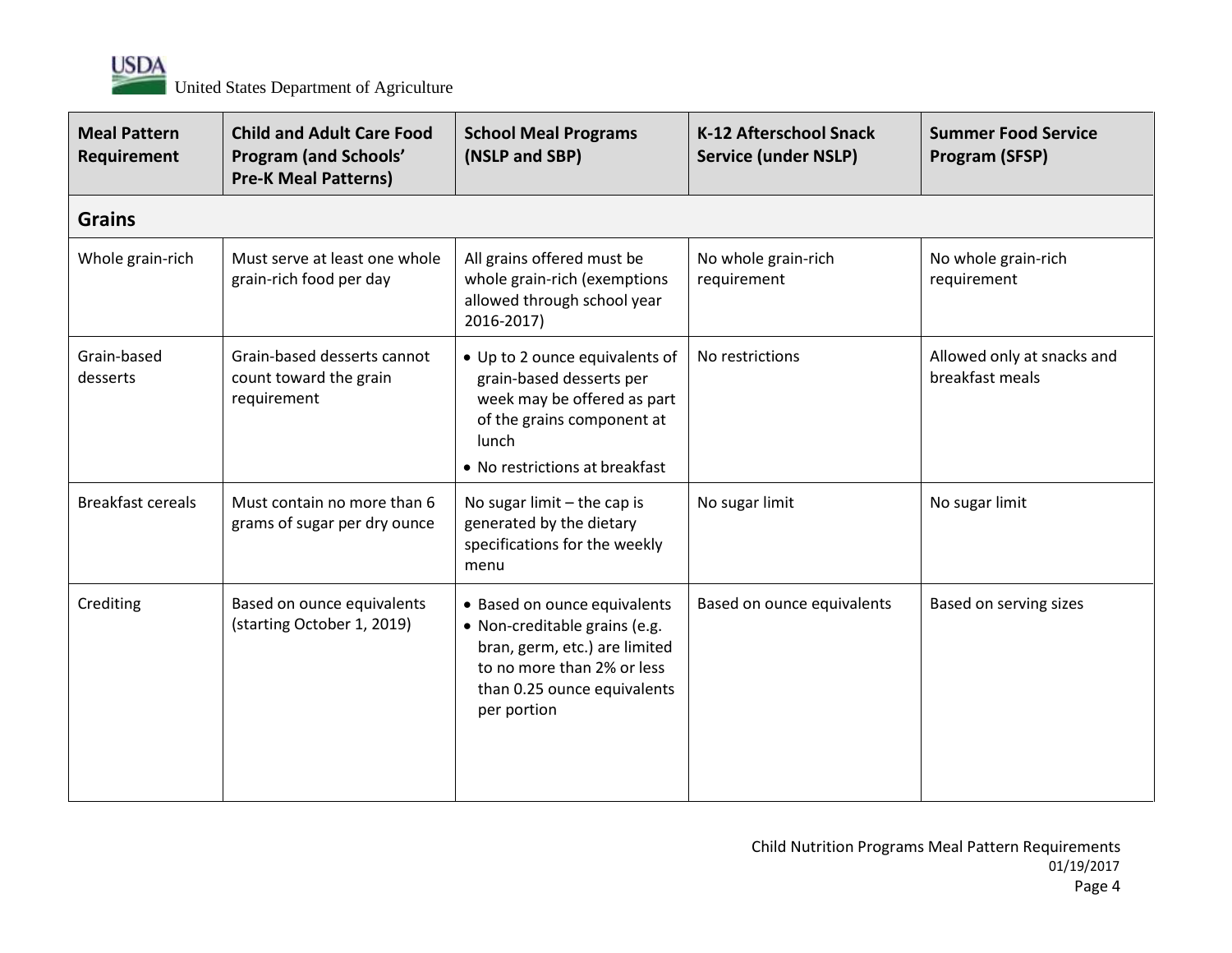

| <b>Meal Pattern</b><br>Requirement                            | <b>Child and Adult Care Food</b><br><b>Program (and Schools'</b><br><b>Pre-K Meal Patterns)</b>                                     | <b>School Meal Programs</b><br>(NSLP and SBP)                                                                                                                                                                                                        | K-12 Afterschool Snack<br><b>Service (under NSLP)</b>                                                                               | <b>Summer Food Service</b><br><b>Program (SFSP)</b> |
|---------------------------------------------------------------|-------------------------------------------------------------------------------------------------------------------------------------|------------------------------------------------------------------------------------------------------------------------------------------------------------------------------------------------------------------------------------------------------|-------------------------------------------------------------------------------------------------------------------------------------|-----------------------------------------------------|
| <b>Meat/Meat Alternates</b>                                   |                                                                                                                                     |                                                                                                                                                                                                                                                      |                                                                                                                                     |                                                     |
| Tofu                                                          | Allowed as a meat alternate.<br>Must contain 5 grams of<br>protein per 1.0 ounce<br>equivalent (1/4 cup or 2.2<br>ounces by weight) | Allowed as a meat alternate.<br>Must contain 5 grams of<br>protein per 1.0 ounce<br>equivalent (1/4 cup or 2.2<br>ounces by weight)                                                                                                                  | Allowed as a meat alternate.<br>Must contain 5 grams of<br>protein per 1.0 ounce<br>equivalent (1/4 cup or 2.2<br>ounces by weight) | Not creditable                                      |
| Yogurt (including<br>soy yogurt)                              | Must contain no more than 23<br>grams of sugar per 6 ounces                                                                         | No sugar limit per product -<br>the cap is generated by the<br>dietary specifications for the<br>weekly menu                                                                                                                                         | No sugar limit                                                                                                                      | No sugar limit                                      |
| Meat/meat<br>alternates in place<br>of grains at<br>breakfast | May substitute meat/meat<br>alternate for the entire grain<br>component no more than 3<br>times per week                            | May substitute 1 ounce<br>equivalent meat/meat<br>alternate for 1 ounce<br>equivalent grains after the<br>minimum daily grains<br>requirement is met, or it may<br>be served as an extra within<br>the dietary specifications for<br>the weekly menu | Not applicable                                                                                                                      | May be served as an extra<br>food item              |
| <b>Dietary Specifications</b>                                 |                                                                                                                                     |                                                                                                                                                                                                                                                      |                                                                                                                                     |                                                     |
| Dietary<br>specifications                                     | Sugar limits on breakfast<br>cereals and yogurt (see above)                                                                         | • Meals must, on average,<br>meet weekly limits for<br>calories, saturated fat, and<br>sodium                                                                                                                                                        | No dietary specifications                                                                                                           | No dietary specifications                           |